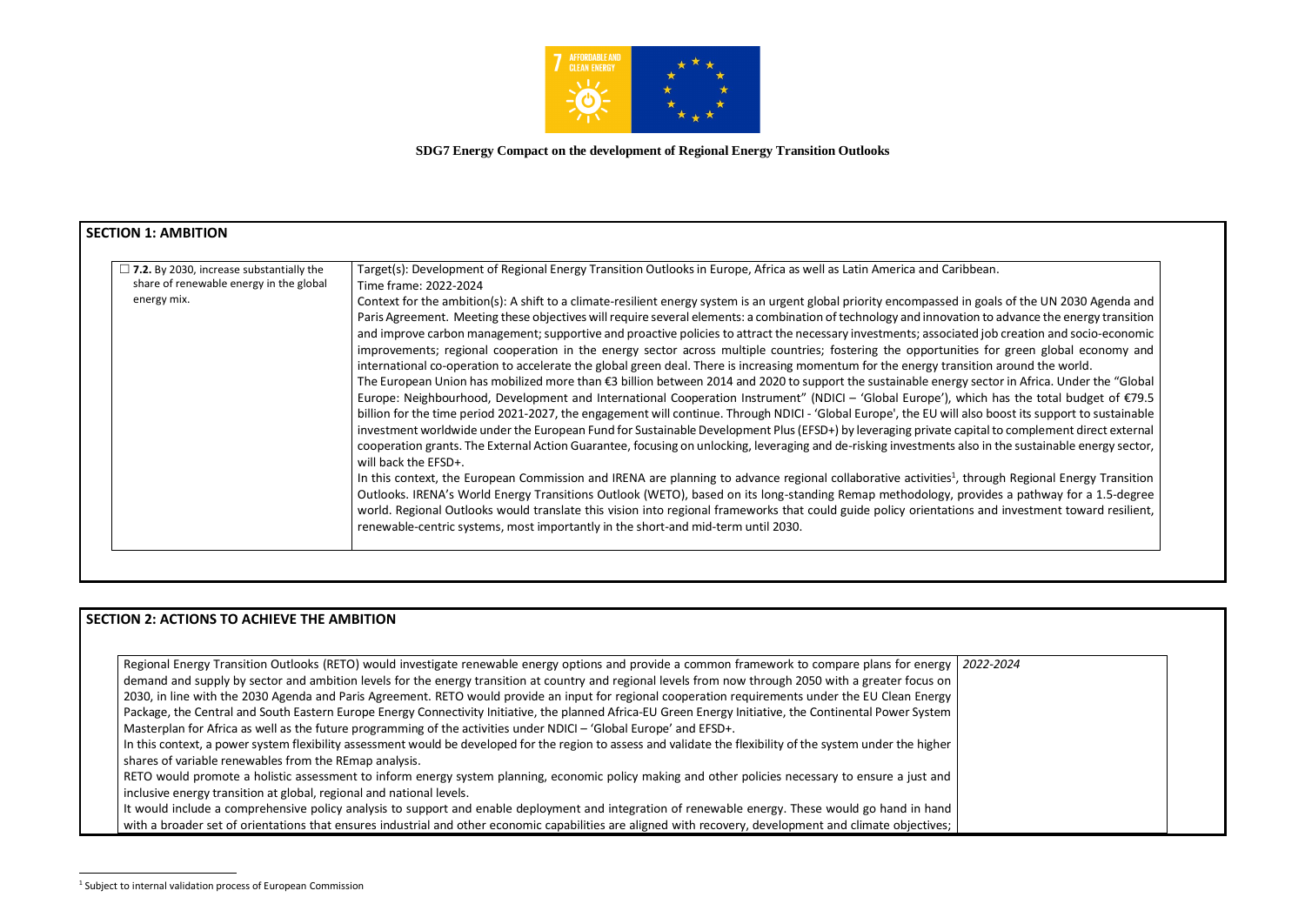and fosters a just transition through labour, skills, education and social protection measures. Bringing this understanding at the regional level will improve  $\vert$ the outcome of the transition and support its pace.

# **SECTION 3: OUTCOMES**

| IRENA would develop a Regional Energy Transition Outlook for the European Union, support the implementation of the Regional Energy | 2024 |
|------------------------------------------------------------------------------------------------------------------------------------|------|
| Transition Outlook developed for Central and South-East Europe, and develop five Regional Energy Transition Outlooks for each of   |      |
| African regions (Northern, Eastern, Western Central and Southern) and one Regional Energy Transition Outlook for Latin America and |      |
| Caribbean.                                                                                                                         |      |
| RETOs would provide qualitative and qualitative elements to guide progress toward the achievement of SDG7, while ensuring the      |      |
| alignment with the 1.5 degree pathway.                                                                                             |      |
|                                                                                                                                    |      |
|                                                                                                                                    |      |

# **SECTION 4: REQUIRED RESOURCES AND SUPPORT**

European Commission will consider mobilising<sup>2</sup> EURO 7.500.000 of EU funds to support the development of Regional Energy Transition Outlooks.

<sup>&</sup>lt;sup>2</sup> Subject to internal validation process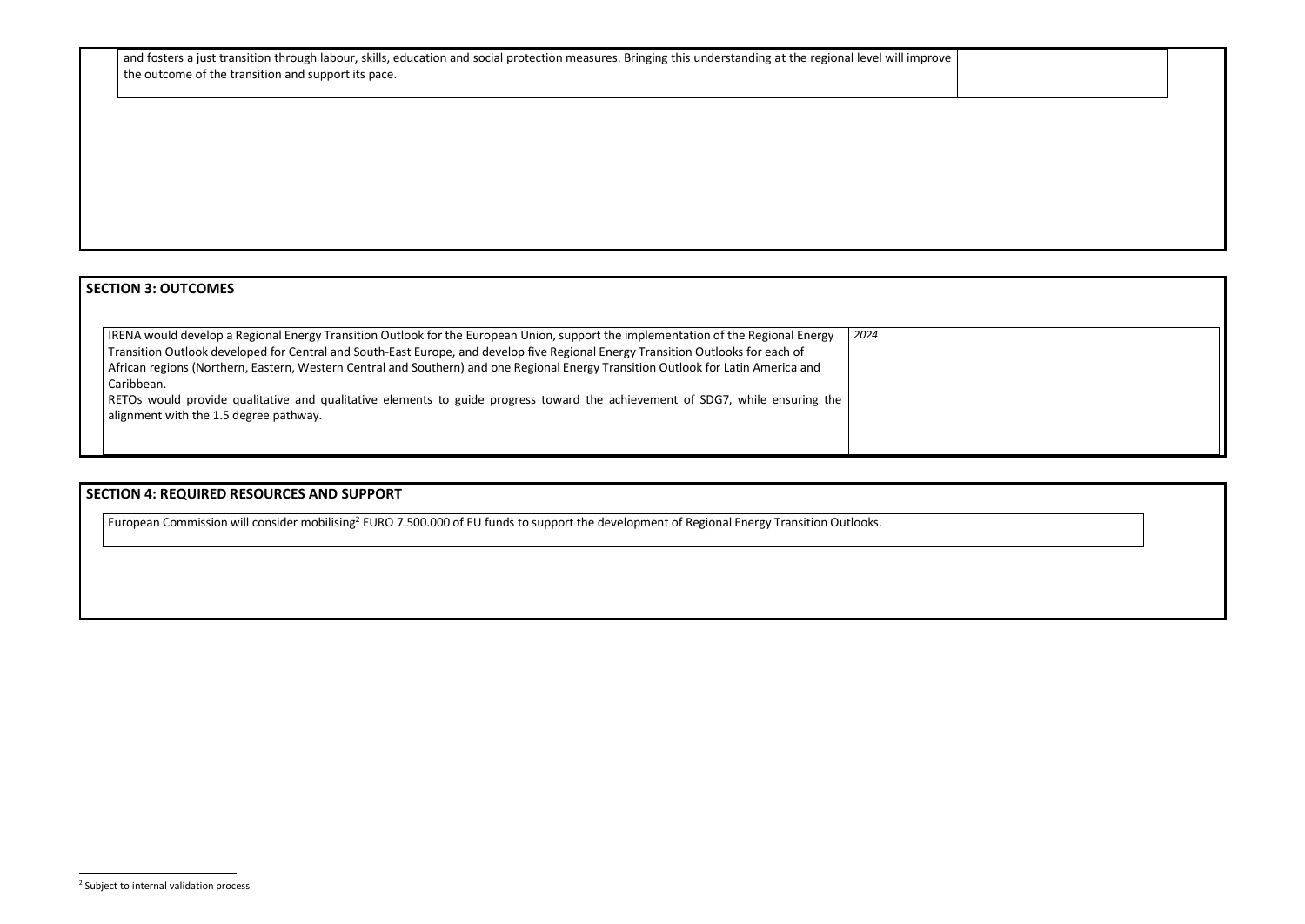## **SECTION 5: IMPACT**

5.1. Countries planned for implementation including number of people potentially impacted.

Europe, Africa, Latin America and Caribbean

5.2. Alignment with the 2030 Agenda for Sustainable Development – Please describe how **each** of the actions from section 2 impact advancing the SDGs by 2030.

Regional Energy Transition Outlooks would provide a measurable action framework for implementation of SDG7 by 2030 within the aim to promote a Green Deal st identify the perspectives of the renewable energy development in the regions, opportunities to accelerate energy efficiency, and ensuring modern energy services, v with the pathways of reaching SDG7.

5.3. Alignment with Paris Agreement and net-zero by 2050 - Please describe how each of the actions from section 2 align with the Paris Agreement and national NDCs (if applicable) and

Regional Energy Transition Outlooks would identify practical avenues for the advancement of low-carbon solutions, including in hard-to-decarbonise sectors such industry. In this way, countries and regions would be supported in transitioning to climate-resilient systems, while ensuring just and inclusive transitions. This gra countries and regions, including those with fossil fuel reserves to consider alternative, forward-looking, strategic choices in line with 1.5 degree objective.

#### **SECTION 6: MONITORING AND REPORTING**

6.1. Please describe how you intend to track the progress of the proposed outcomes in section 3. Please also describe if you intend to use other existing reporting frameworks to track progress on the proposed outcomes.

- *I.2. Does the Energy Compact increase the geographical and/or sectoral coverage of SDG7 related efforts?* ⊠Yes □No
- I.3. Does the Energy Compact consider inclusion of key priority issues towards achieving SDG7 by 2030 and the net-zero emission goal of the Paris Agreement by 2050 as defied by latest global analysis and data including t *outcome of the Technical Working Groups?* ☒Yes ☐No
- **II. Alignment with the 2030 agenda on Sustainable Development Goals** Ensure coherence and alignment with SDG implementation plans and strategies by 2030 as well as national development plans and priorities.
	- *II.1. Has the Energy Compact considered enabling actions of SDG7 to reach the other sustainable development goals by 2030?* ⊠Yes □No
	- *II.2. Does the Energy Compact align with national, sectoral, and/or sub-national sustainable development strategies/plans, including SDG implementation plans/roadmaps?* ☒Yes ☐No

*II.3. Has the Energy Compact considered a timeframe in line with the Decade of Action?* ⊠Yes □No

The progress would be monitored by yearly reports prepared by IRENA.

### **SECTION 7: GUIDING PRINCIPLES CHECKLIST**

Please use the checklist below to validate that the proposed Energy Compact is aligned with the guiding principles.

**I. Stepping up ambition and accelerating action** - Increase contribution of and accelerate the implementation of the SDG7 targets in support of the 2030 Agenda for Sustainable Development for Paris Agreement

I. 1. Does the Energy Compact strengthen and/or add a target, commitment, policy, action related to SDG7 and its linkages to the other SDGs that results in a higher cumulative impact compared to existing frameworks?

☒Yes ☐No

**III. Alignment with Paris Agreement and net-zero by 2050** - Ensure coherence and alignment with the Nationally Determined Contributions, long term net zero emission strategies.

| trategy. The Outlooks would<br>which provides the countries |  |
|-------------------------------------------------------------|--|
| I support the net-zero emissions by 2050.                   |  |
| as transport, buildings and<br>nular approach would assist  |  |
|                                                             |  |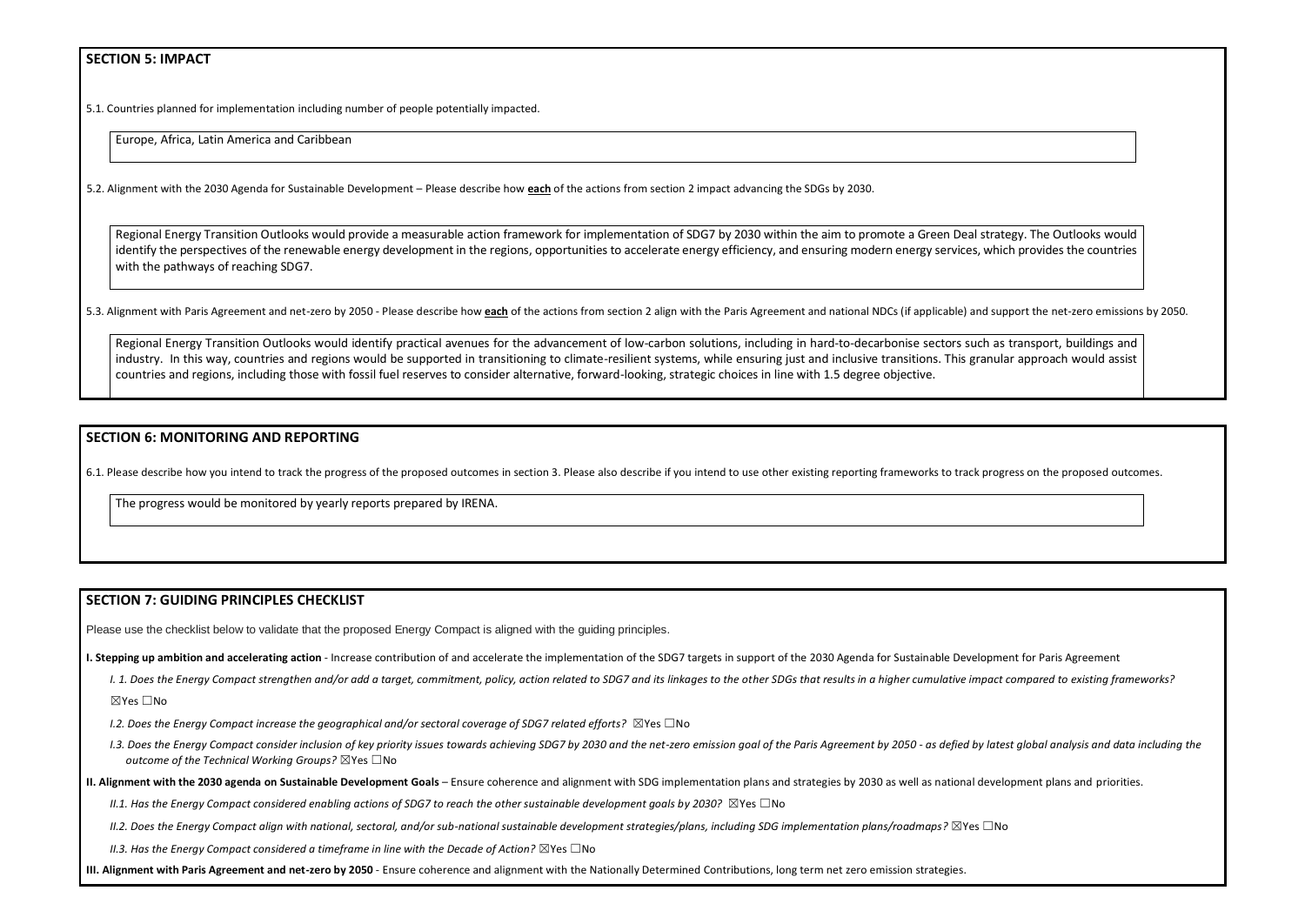*III.1. Has the Energy Compact considered a timeframe in line with the net-zero goal of the Paris Agreement by 2050?* ⊠Yes □No

*III.2. Has the Energy Compact considered energy-related targets and information in the updated/enhanced NDCs?* ⊠Yes □No

*III.3. Has the Energy Compact considered alignment with reaching the net-zero emissions goal set by many countries by 2050?* ⊠Yes □No

**IV. Leaving no one behind, strengthening inclusion, interlinkages, and synergies** - Enabling the achievement of SDGs and just transition by reflecting interlinkages with other SDGs.

*IV.1. Does the Energy Compact include socio-economic impacts of measures being considered?* ⊠Yes □No

*IV.2. Does the Energy Compact identify steps towards an inclusive, just energy transition?* ⊠Yes □No

*IV.3. Does the Energy Compact consider measures that address the needs of the most vulnerable groups (e.g. those impacted the most by energy transitions, lack of energy access)?* ⊠Yes □No

**V. Feasibility and Robustness -** Commitments and measures are technically sound, feasible, and verifiable based a set of objectives with specific performance indicators, baselines, targets and data sources as needed.

V.1. Is the information included in the Energy Compact based on updated quality data and sectoral assessments, with clear and *transparent methodologies related to the proposed measures?* ⊠Yes □No

*V.2. Has the Energy Compact considered inclusion of a set of SMART (specific, measurable, achievable, resource-based and time based) objectives?* ⊠Yes □No

V.3. Has the Energy Compact considered issues related to means of implementation to ensure feasibility of measures proposed (e.g. cost and financing strategy, technical assistant needs and partnerships, policy and regulato *gaps, data and technology)?* ⊠Yes □No

| $\Box$ Government                          | $\Box$ Local/Regional Government        | $\boxtimes$ Multilateral body /Intergovernmental Organization |
|--------------------------------------------|-----------------------------------------|---------------------------------------------------------------|
| $\Box$ Non-Governmental Organization (NGO) | $\Box$ Civil Society organization/Youth | $\Box$ Academic Institution / Scientific Community            |
| $\Box$ Private Sector                      | $\Box$ Philanthropic Organization       | $\Box$ Other relevant actor                                   |

#### **SECTION 8: ENERGY COMPACT GENERAL INFORMATION**

8.1. Title/name of the Energy Compact

Regional Energy Transition Outlooks in Europe, Africa, Latin America and Caribbean

8.2. Lead entity name (for joint Energy Compacts please list all parties and include, in parenthesis, its entity type, using entity type from below)

European Commission and International Renewable Energy Agency

8.3. Lead entity type

#### 8.4. Contact Information

European Commission, Directorate-General for International Partnerships, [INTPA-F1@ec.europa.eu,](mailto:INTPA-F1@ec.europa.eu) Directorate-General for Energy; Olgerts Viksne [Olgerts.viksne@ec.europa.eu](mailto:Olgerts.viksne@ec.europa.eu)

8.5. Please select the geographical coverage of the Energy Compact

☒Africa ☐Asia and Pacific ☒Europe ☒Latin America and Caribbean ☐North America ☐West Asia ☐Global

8.6. Please select the Energy Compact thematic focus area(s)

⊠ Energy Access ⊠ Energy Transition ⊠ Enabling SDGs through inclusive just Energy Transitions □ Innovation, Technology and Data ⊠ Finance and Investment.

| overnmental Organization |  |
|--------------------------|--|
| entific Community        |  |
|                          |  |
|                          |  |
|                          |  |
|                          |  |
|                          |  |
|                          |  |
|                          |  |
|                          |  |